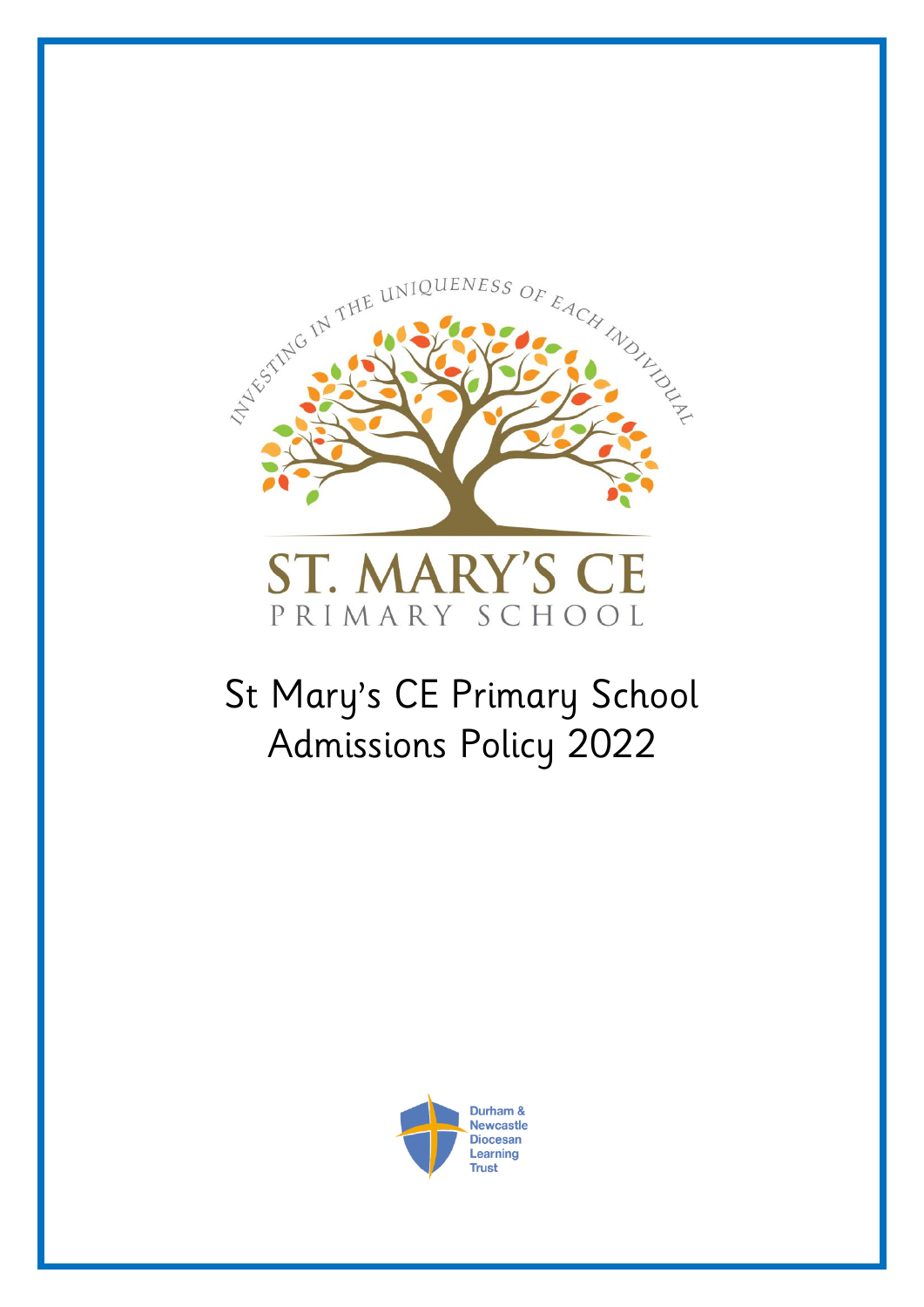**Vision:** An inclusive Christian family learning and growing together. Investing in the uniqueness of each individual, which is firmly rooted and is the golden thread running through everything we do.

**Motto:** 'Investing in the uniqueness of each individual' 'I am fearfully and wonderfully made' Psalm 139 v14

This underpins all we undertake at our school. We have high expectations (academic, personal, social, moral and spiritual) and we aspire for all our pupils to aim high and succeed in all they do.

# **Mission Statement:**

### **St Mary's enables everyone to be:**

- Successful learners, who enjoy learning, make excellent progress and achieve to the best of their ability.
- Confident individuals who feel safe, are happy, healthy, enjoy a challenge and are resilient when facing difficulty.
- Responsible citizens who care for one another and their environment and make positive contributions to the community and the wider world.

**Aim:** Each child is recognised as a unique individual who is inspired to grow as a responsible citizen and realise their potential within an enriched Christian family underpinned by our core beliefs of: Love, Trust and Hope.

#### **Introduction**

We intend to admit up to 15 children into reception of each admission year. The Durham and Newcastle Diocesan Learning Trust are the admissions authority for St Mary's C of E Primary School. The Trust Board have made every effort to ensure that these arrangements comply with the School Admissions Code 2014 and all relevant legislation, including that on infant class sizes and equal opportunities. This arrangement follows consultation with the Local Authority, all other schools in the area and all other Admission Authorities in the area.

### **Admission arrangements to the Reception Year in September 2022**

Parents (see Note 1) wishing to apply for the Reception Year in September must complete the common application form provided by their home local authority (the home LA). This form much be completed even if your child attends our Early Years Unit or other school nursery /pre-school setting. The home LA is the LA in whose area the parents live at the time of the application. The form must be returned to that LA no later than 15 January. Applications received after this date will normally only be considered after all those received on or before the cut-off date. Offers and refusals of places will be posted by the home LA.

### **Over-subscription criteria**

Children with a Statement of Special Educational Need or with an Education, Health and Care (EHC) plan naming St Mary's C of E Primary School will always be offered places. If there is then greater demand for admission than there are places available, the following criteria will be applied in the order set out below: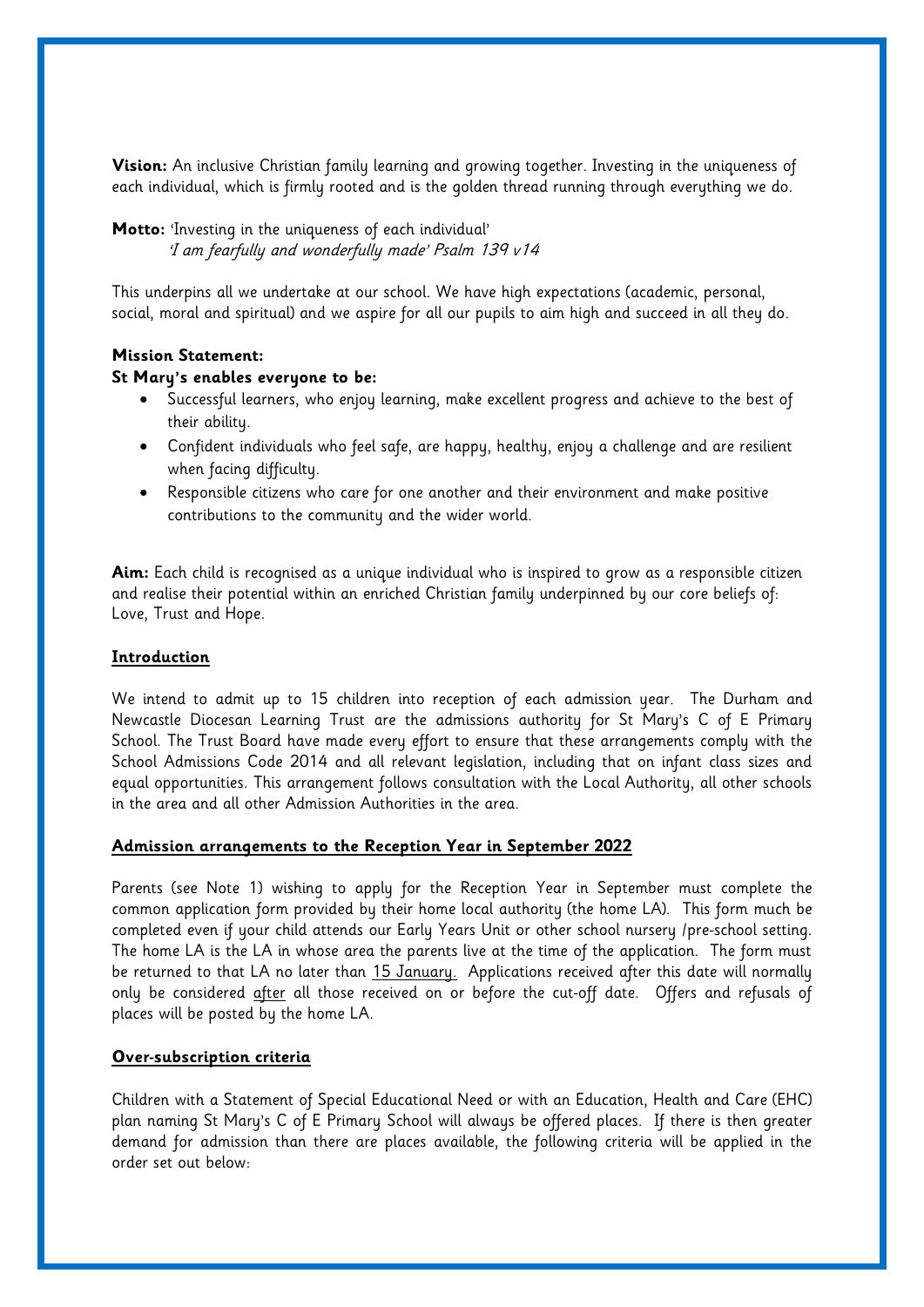- 1 **Looked-after children and children who were previously looked after**, but ceased to be so because, immediately after being looked after, they became subject to an adoption, child arrangements or special guardianship order. (See Note 2) **including Children previously in state care outside of England**. This refers to children who were previously in state care outside of England, and have ceased to be in state care as a result of being adopted. (see Note 3)
- 2 **Children who have exceptional medical or social needs** that make it essential that their child attends St Mary's C of E Primary School rather than any other. These needs must be fully supported by written evidence from the appropriate professional person involved with the family. (See Note 4**)**
- 3 **Children with a sibling** (see Note 6) on the roll of the school at the time of application or whose parent has accepted an offer of a place at the school and who is expected still to be in attendance at the time of entry to the school.
- 4 **Children with a normal home address in** the parish of Elton and Long Newton, a copy of a map showing the parish boundaries is attached to the end of this policy.
- 5 **Other children.**

# **Tie breaker**

Proximity of the child's home, as measured by the straight line distance (see Note 7) between the home and the school with those living nearer being accorded the higher priority, will serve to differentiate between children in criteria 1 to criteria 6 should the need arise. In the event that two distance measurements are identical, the school will use random allocation to decide which child should be offered the place. The process will be conducted in the presence of a person independent of the school.

## **All Other Admissions**

Admission to the school during the school year depends on whether or not there are places available. Parents who wish their child to transfer to St Mary's CE Primary School at any other time other than the beginning of primary education should contact the Local Authority Admissions Team in the first instance. The Admissions Team will contact the school on your behalf. Should there be space in the school the admissions authority will admit your child. If more requests are received than there are places available, the above criteria will apply.

If there is a vacancy, and there is no child on the relevant waiting list with a higher priority (according to the over-subscription criteria 1-6 above), a place will be offered.

In-year admissions or admissions at the beginning of school years will be considered in a timely manner.

If parents are moving house, the school will ask for evidence of the move, before considering any application for a place. Documentary evidence in the form of a solicitor's letter to confirm exchange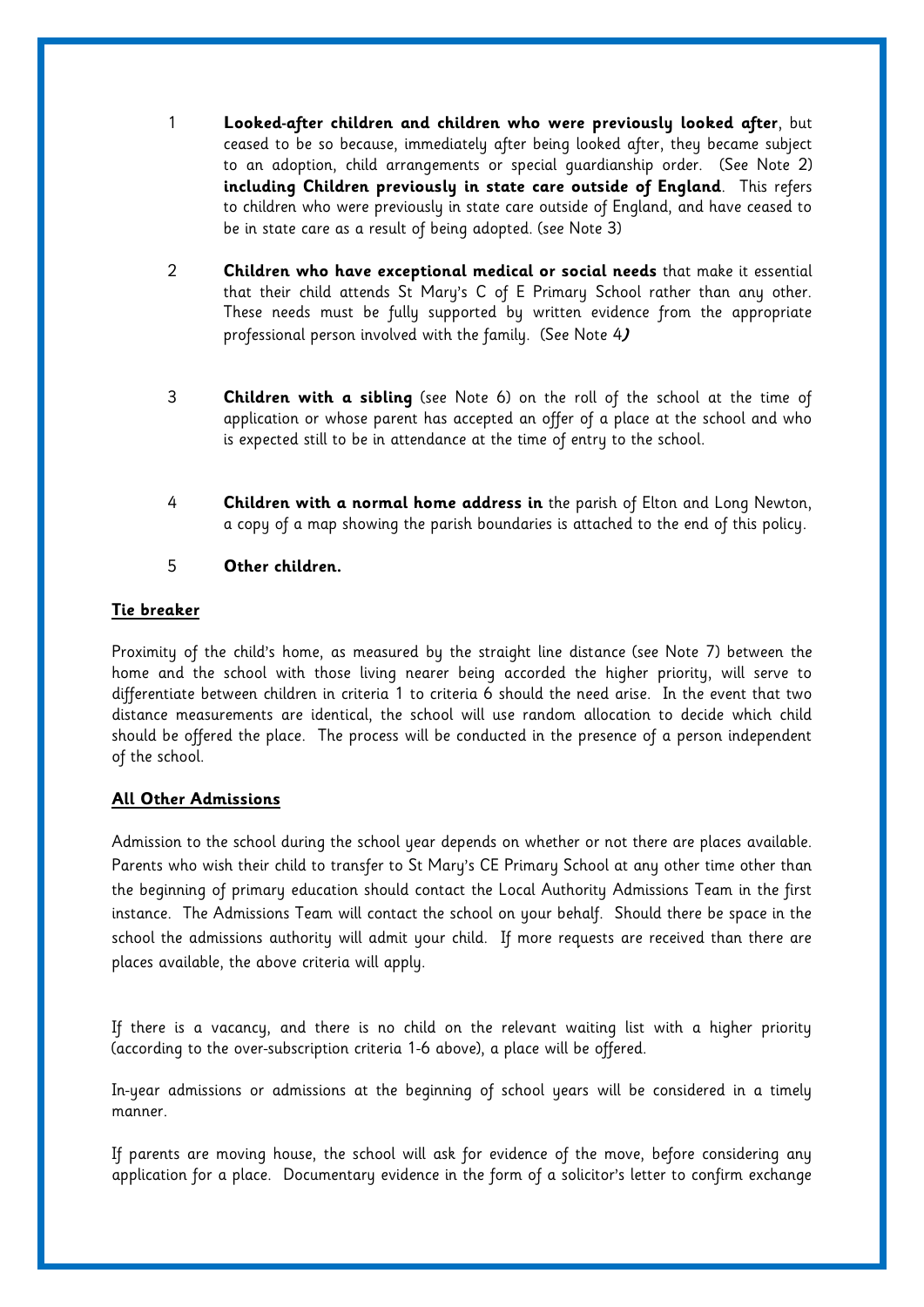of contracts, or a rental agreement for at least a period of six months will be required (Armed Forces personnel are exempt). If you are returning from elsewhere, to live in a home that you own, we will require evidence to show that you have returned. We will also ask for evidence that any previous house owned has been sold or is being sold. We would not accept an address where the one given is that of a second home with the main home being elsewhere. If there are two or more homes, we will check which is the main home, and may refuse to base an allocation of a place on an address which might be considered only temporary. Nor would we accept an address where the child was resident other than with a parent or carer unless this was part of a fostering or formal care arrangement. We would not normally accept an address where only part of a family had moved, unless connected with a divorce or permanent separation arrangement, in which case we would require proof.

# **Waiting Lists**

The school maintains waiting lists for those children who are not offered a place, and the parents ask for the child's name to be added to the waiting list. The order of priority on the waiting list is the same as the list of criteria for over-subscription, and does not depend on the date on which an application is received. No account is taken of length of time on a waiting list. The school periodically seeks confirmation that parents wish a child to be kept on the waiting list. Waiting lists will be maintained until 31 December of the admission year.

# **Fair Access**

The school participates in Stockton on Tees Fair Access Protocol. This covers, for example, children who have moved into our area after the normal admission round, or who need to move school as a result of severe bullying or social issues. Children qualifying under the Fair Access Protocol may be offered a place even if there are no places available in the relevant year group and also take priority for admission over any child on the waiting list.

## **Multiple births**

In cases where there is one place available, and the next child on the list is a twin, triplet, etc., we would admit both twins (and all the children in the case of other multiple births) even if this meant exceeding the agreed admission number for Reception or the number of places in other year groups in the relevant admission year.

## **Admission of children below compulsory school age and deferred entry to school**

The School Admissions Code requires school admission authorities to provide for the admission of all children in the September following their fourth birthday. However, a child is not required to start school until they have reached compulsory school age following their fifth birthday. For summer born children (those born after 1 April) this can sometimes be almost a full school year after the point at which they could first be admitted.

Some parents may feel that their child is not ready to start school in the September following their fourth birthday. Parents are entitled to request in writing that:-

• their child attends part-time until they reach compulsory school age, or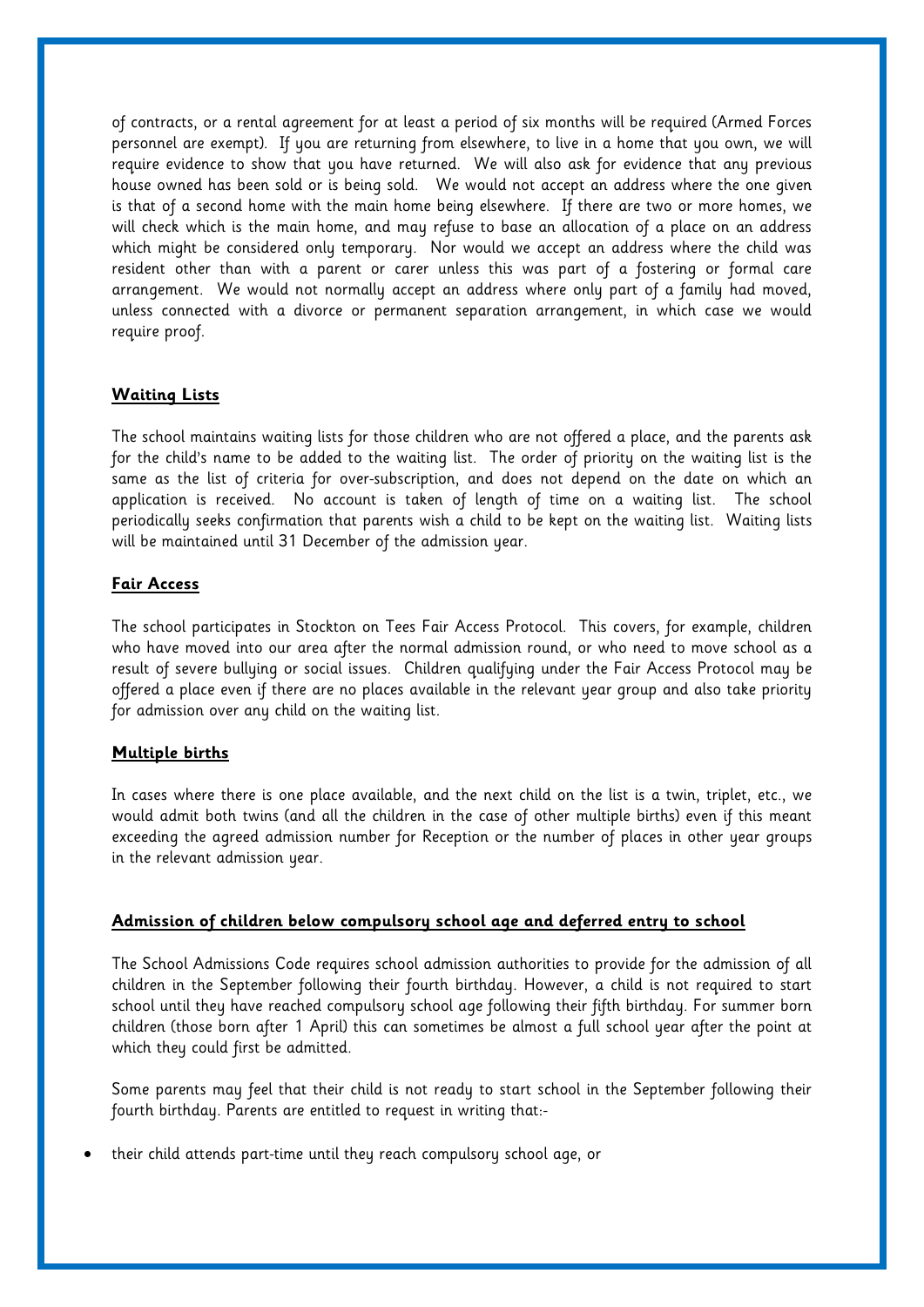- that the date their child is admitted to school is deferred until later in the same academic year or until the term in which the child reaches compulsory school age The school will hold any deferred place for the child, although, in the majority of cases, we find that children benefit from starting at the beginning of the school year, rather than part way through it.
- that the date their child is admitted to school is deferred until the term after the child reaches compulsory school age.

The child must, however, start school full-time in the term after their fifth birthday.

If parents of summer born children wish to defer entry as outlined above and wish them to be admitted to the Reception Year in the term following their fifth birthday, rather than year 1, then parents should apply at the usual time for a place in September of the current academic year together with a written request that the child is admitted outside of his or her normal age group to the Reception Year in September the following year providing supporting reasons for seeking a place outside of the normal age group. This should be discussed with the Head Teacher as soon as possible. If their request is agreed, and this should be clear before the national offer day, their application for the normal age group may be withdrawn before any place is offered and they should reapply in the normal way for a Reception place in the following year. If their request is refused, the parents must decide whether to wait for any offer of a place in the current academic year (NB it will still be subject to the over-subscription criteria in this policy) or to withdraw their application and apply for a year 1 place the following year. Parents should be aware that the Year 1 group may have no vacancies as it could be full with children transferring from the previous Reception Year group."

Further information and advice on the admission of summer born children is available from the DfE.

## **Admission outside normal age group**

Requests from parents for places outside a normal age group will be considered carefully e.g. for those who have missed education due to ill health. Each case will be considered on its own merits and circumstances. However, such admissions will not normally be agreed without a consensus that to do so would be in the pupil's interests. It is recommended that parents discuss their wishes with the head teacher in advance of applying for a place. The governors may ask relevant professionals for their opinion on the case. It should be noted that if a place in the requested age group is refused, but one in the normal age group is offered, then there is no right of appeal.

### **Appeals**

There are established arrangements for appeals against non-admission. Details are available from the school, including the date by which an appeal should be submitted. It should be noted that, in the event of an unsuccessful appeal against non-admission to the school, the school does not consider any further application in the same school year (1 September – 31 August), unless there has been a material change in circumstances, for example a change of address which results in a move from outside the catchment area to inside it.

Parents who wish their children to attend the school are most welcome to visit. Arrangements can be made through the Secretary at the school.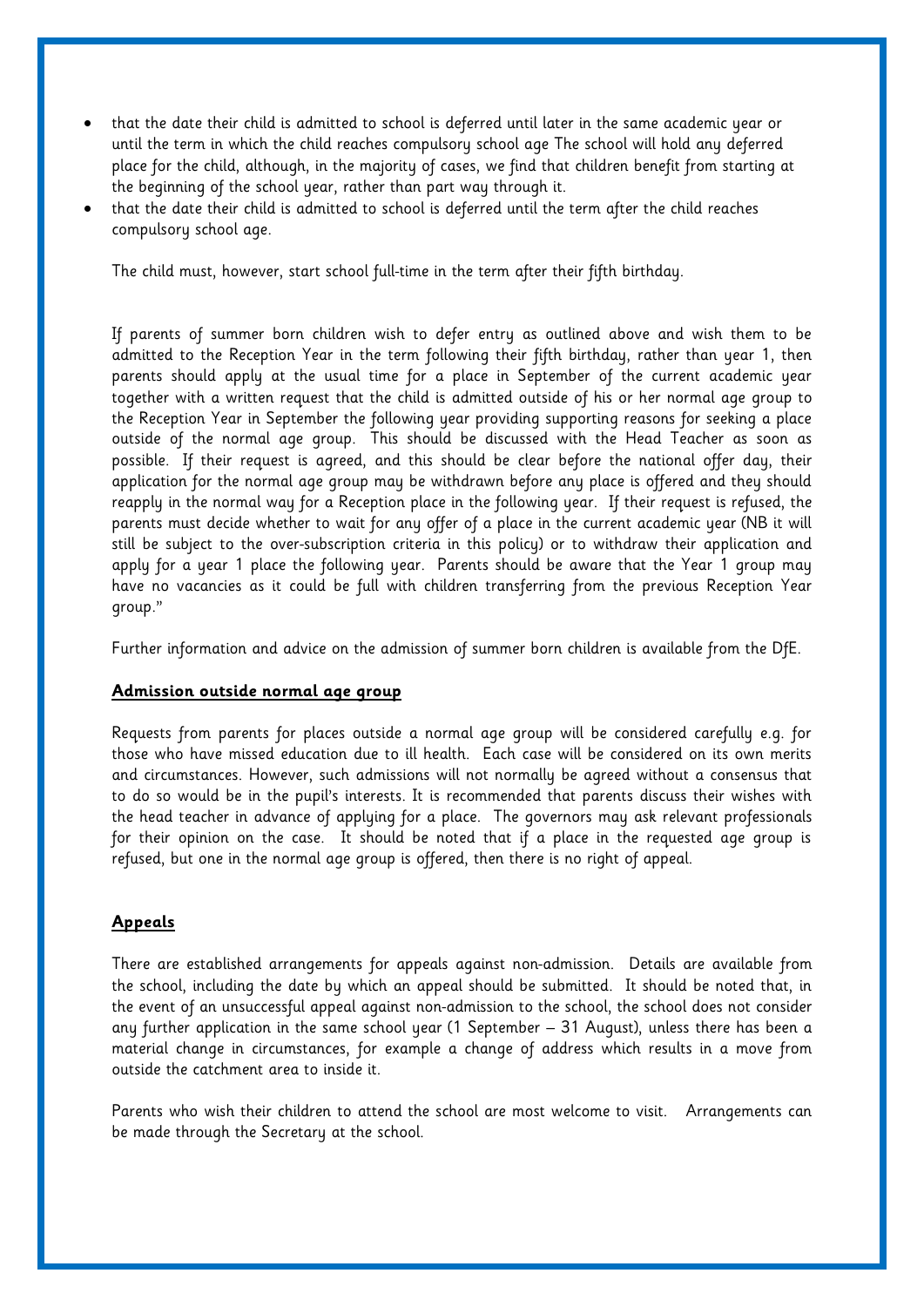Policy agreed by the Durham and Newcastle Learning Trust Board on x February 2021 Date for review: Autumn 2021

## **Notes**

**Note 1** "Parent" is defined in law (The Education Act 1996) as either:

- any person who has 'parental responsibility' (defined in the Children Act 1989) for the child or young person; or
- any person who has care of the child or young person.

If you are in any doubt, please contact the school for advice.

- **Note 2** By a "looked-after child" we mean one in the care of a local authority or being provided with accommodation by a local authority in the exercise of its social services function. An adoption order is one made under the Adoption Act 1976 (Section 12) or the Adoption and Children Act 2002 (Section 46). A 'child arrangements order is one settling the arrangements to be made as to the person with whom the child is to live (Children Act 1989, Section 8, as amended by the Children and Families Act 2014, Section 14). A 'special guardianship order' is one appointing one or more individuals to be a child's special guardian/s (Children Act 1989, Section 14A). Applications under this criterion must be accompanied by evidence to show that the child is looked after or was previously looked after (e.g. a copy of the adoption, child arrangements or special guardianship order).
- **Note 3** Children previously in state care outside of England means children who have been looked after outside of England by a public authority, a religious organisation or another provider of care whose sole purpose is to benefit society. The care may have been provided in orphanages or other settings. In the case of children adopted from state care overseas, the admissions authority will require evidence that a child is eligible by asking the child's parents or carers for appropriate evidence of their previously looked-after status.
- **Note 4** When applying under criterion ii (exceptional medical or social needs), you must include supporting evidence from an independent professional person who is aware of the situation and supports your reasons for preferring St Mary's C of E Aided Primary School. This supporting evidence must clearly demonstrate why the school is the most suitable and must illustrate the difficulties that would be caused if your child had to attend another school. The person supplying the evidence should be a doctor, heath visitor, social worker, etc. who is aware of your child's or your own case. The school reserves the right to ask for further evidence or clarification where necessary and may seek the advice of appropriate educational professionals where necessary.
- **Note 5** By normal home address, we mean the child's home address. This must be where the parent or legal carer of the child lives with the child unless it is proved that the child is resident elsewhere with someone else who has legal care and control of the child. The address should be a residential property that is owned, leased or rented by the child's parent/s or person with legal care and control of the child.

To avoid doubt, where a child lives with parents with shared responsibility, each for part of a week or month, the address where the child lives will be determined having regard to a joint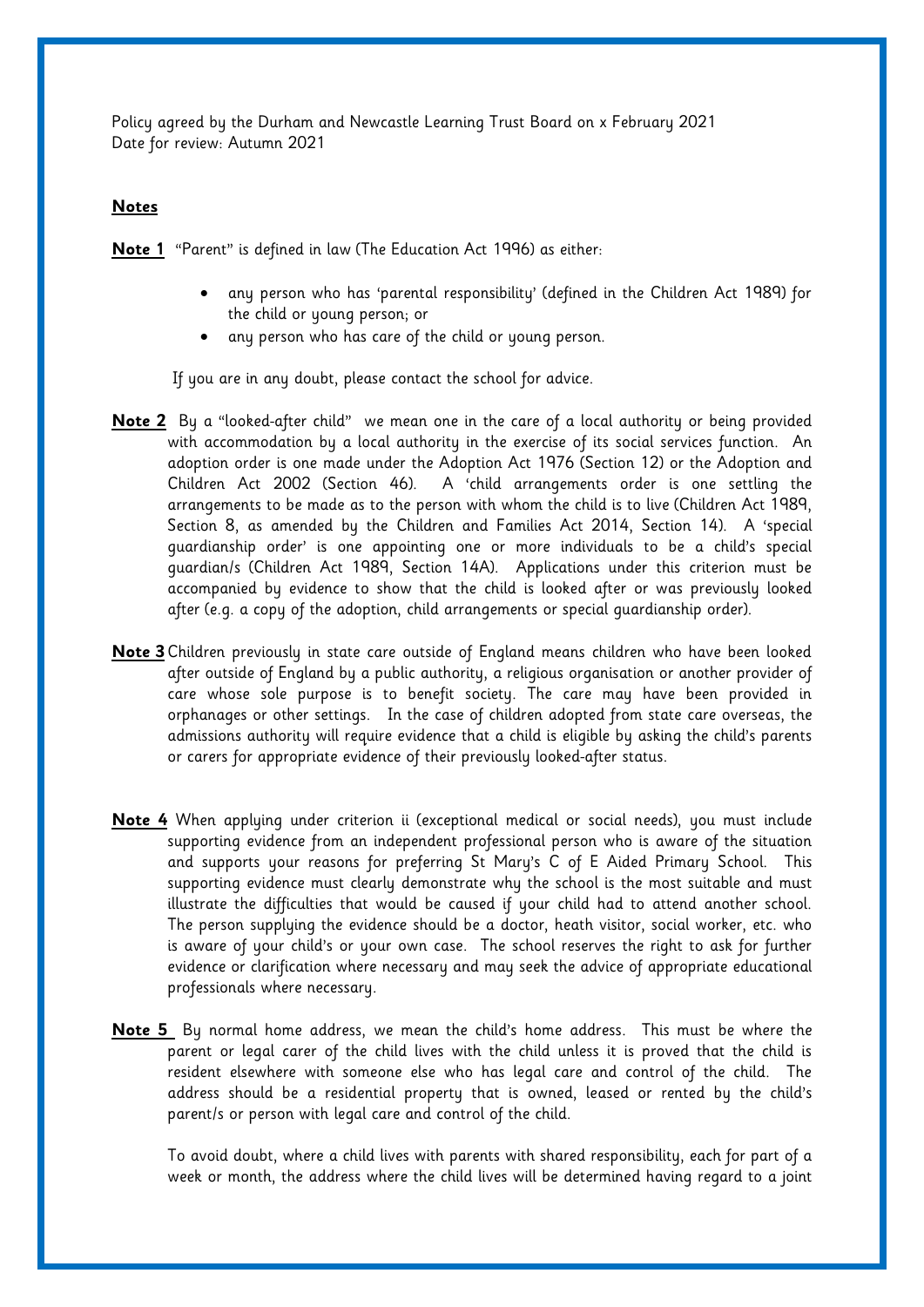declaration from the parents stating the exact pattern of residence. If the residence is not split equally, then the relevant address used will be that at which we are satisfied that the child spends the majority of the school week. Where there is an equal split or there is any doubt about residence, we will make the judgment about which address to use for the purpose of determining whether or not to offer a place. We will take into account, for example, the following:

- any legal documentation confirming residence
- the pattern of the residence
- the period of time over which the current arrangement has been in place
- confirmation from any previous school of the contact details and home address supplied to it by the parents
- where the child is registered with his/her GP
- any other evidence the parents may supply to verify the position.

We may ask for evidence of the normal home address in the form of a recent bill. This could be, for example, the most recent Council Tax bill, utility bill no more than three months old, a current TV licence, buildings and contents insurance, mortgage statement or rent book which shows the address concerned. Parents who are unable to provide this evidence should contact the school to discuss what evidence might be acceptable. If it becomes clear or if there is any doubt that the parents and child are not living at the address given on the application form, the school may seek further evidence. The school works closely with the LA to ensure that places are not obtained at the school on the basis of false addresses, and, in cases of doubt, will take steps to verify the information provided. If a place at the school is offered, and it later becomes clear that the offer was made on fraudulent or misleading information (e.g. a false claim to living in the catchment area), and the school has denied a place to a child with a stronger claim, the school will withdraw the offer of a place. The offer can also be withdrawn even after the child has started at the school.

We regard a child's home address to be where he or she sleeps for the majority of the school week (Monday to Friday). We may ask to see official documentation, such as a child benefit book or medical card if there are reasons why a child does not live at his or her parent's address. For example, if he or she is resident with a grandparent, this needs to be made clear on the application form. If such arrangements are not declared or a relative's address is used on the application, we may consider that a false declaration has been made, and withdraw the offer of a place. Childcare arrangements are **not** sufficient reason for listing another address.

If parents move house after the application has been made, but before any offer of a place has been made, the home LA must be informed.

If parents are moving, we will ask for evidence of the move, before considering any application for a place under the co-ordinated scheme.

We would not accept an address where the one given is that of a second home with the main home being elsewhere. If there are two or more homes, we will check which is the main home, and may refuse to base an allocation of a place on an address which might be considered only temporary. Nor would we accept an address where the child was resident other than with a parent or carer unless this was part of a fostering or formal care arrangement. We would not normally accept an address where only part of a family had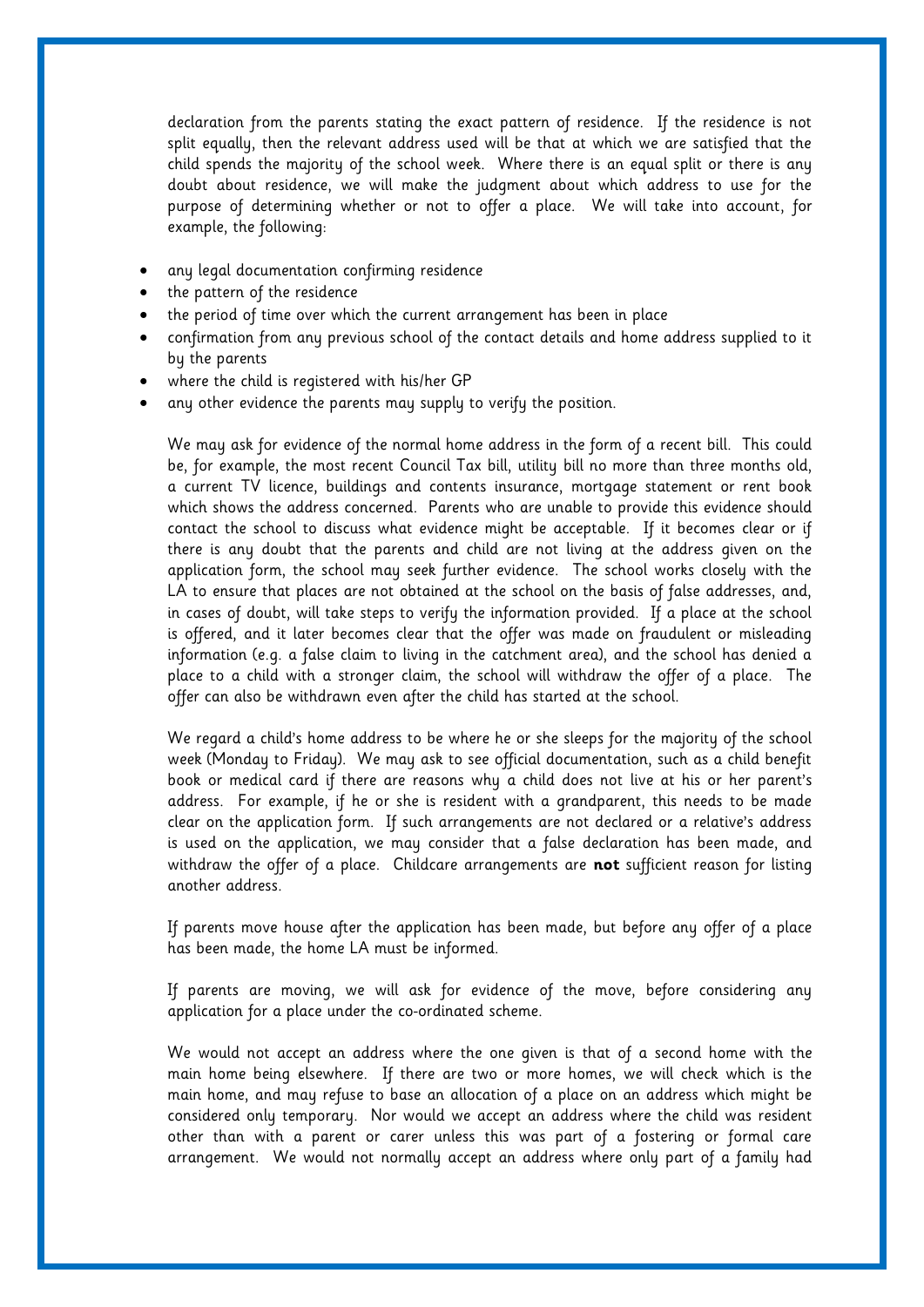moved, unless connected with a divorce or permanent separation arrangement, in which case we would require proof.

- **Note 6** By sibling we mean a brother or sister, half brother or sister, adopted brother or sister, step brother or sister, or the child of the parent's/carer's partner where the child for whom the school place is sought is living in the same family unit at the same address as that sibling. It is helpful if parents make it clear on the application form where the sibling has a different family name. Where there is more than one sibling at the school, only the youngest should be listed on the application form.
- **Note 7** The straight line distance used to determine proximity of the home to the school will be measured by LA's Geographical Information System (GIS) as described in the LA admissions booklet.